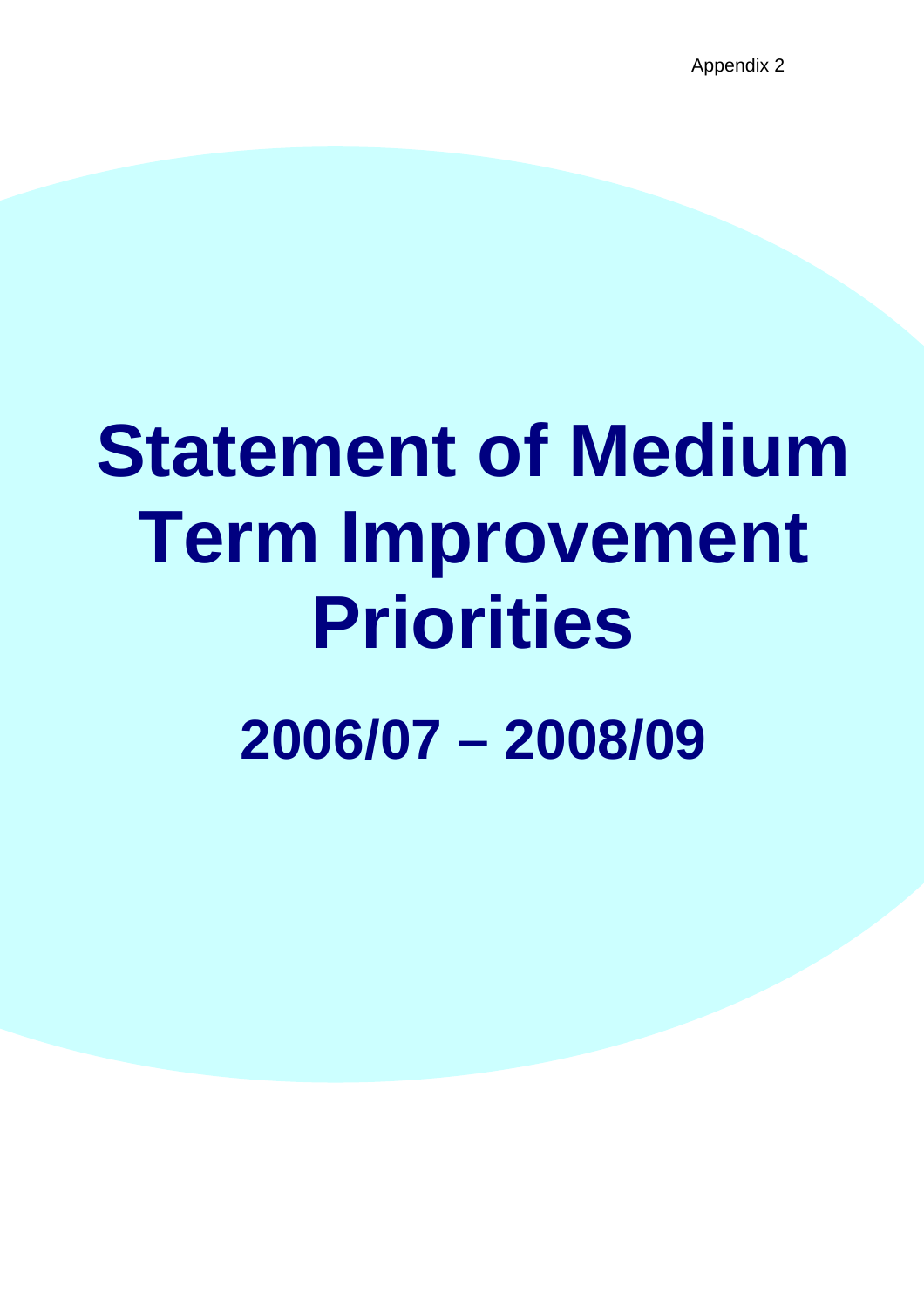

Making a difference where you live

## **Introduction**

Over the next three years Durham County Council faces a number of important challenges as we move forward with structural changes within the Council and the implementation of key strategies to continue the modernisation of services. In addition, the delivery of the 'Embracing Change' programme with a focus on community, localism and access to services, and greater emphasis on working with partners in the development and implementation of a Local Area Agreement for County Durham, will provide real opportunities to develop new approaches to service delivery and to make a difference to the lives of local people.

Our ambition is to continue to be amongst the top performing councils in the country and to retain and enhance our 'four star' status and we have clear priorities and plans for improvement. In working to achieve our ambition we will be taking action across all Council services to achieve our corporate aims and objectives. This statement provides details of the priorities for improvement that we will take forward over the next three years in order to improve the delivery of services to the people of County Durham.

# **Our Mission**

Durham County Council's mission is:

**'To make County Durham the best place in which to live, work and bring up a family'** 

## **Our Corporate Aims**

The provision of high quality services and the ability to continuously improve service delivery relies on strong corporate governance and community leadership from both elected Members and officers. We are committed to effectively managing our resources and ensuring that future strategic plans respond to identified needs and aspirations.

Our corporate aims are:

**To promote strong, healthy and safe communities**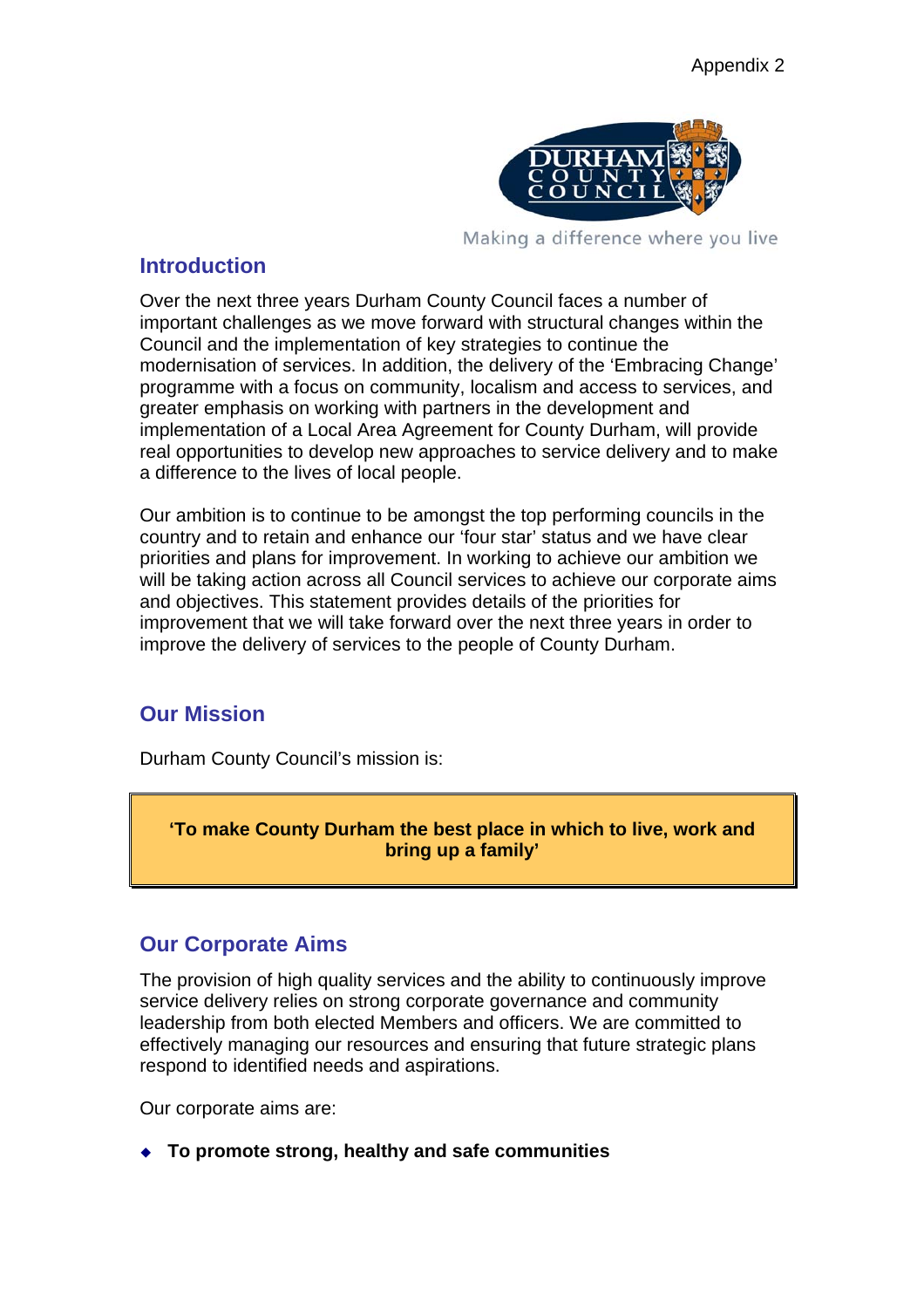- **To build a strong economy**
- **To look after the environment**
- **To develop lifelong learning**
- **To ensure effective corporate leadership**

## **Our Values**

We value:

- **All people** who live, work or learn within the county and those who visit it, and strive to enable them to enjoy the best possible quality of life.
- ◆ **Excellence** in the way we provide services and will constantly seek to improve them.
- **Our attractive county** and its rich culture, heritage and environment, and we will ensure that in meeting the needs of today we do not compromise our ability to address the needs of the future.
- ◆ **Difference**. We respect and celebrate individuality and we will ensure that everyone's rights are preserved and promoted.
- **High aspirations**, and will seek to promote a culture in which people can develop and achieve their full potential.
- **Working with others** in an open and understandable way so as to bring about a sense of trust in the Council, our employees and partners.
- ◆ The participation of evervone. We are committed to listening to all views and will help you to be involved and included in issues, which affect your quality of life.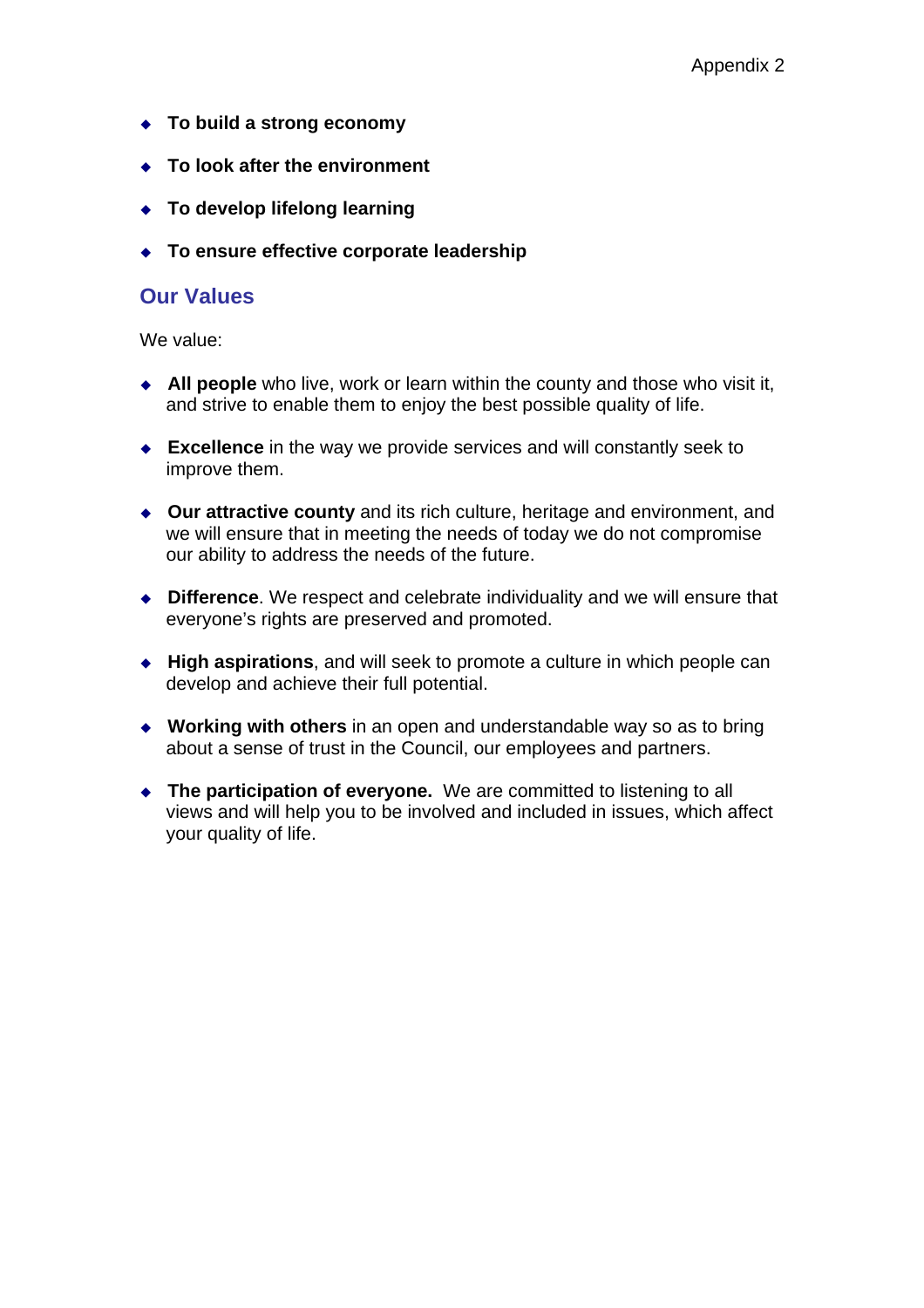## **Our Plans for Improvement**

Our medium term priorities and plans for service improvement will be integrated with strategic financial planning, as illustrated below and outlined in our arrangements for developing the Medium Term Financial Plan.

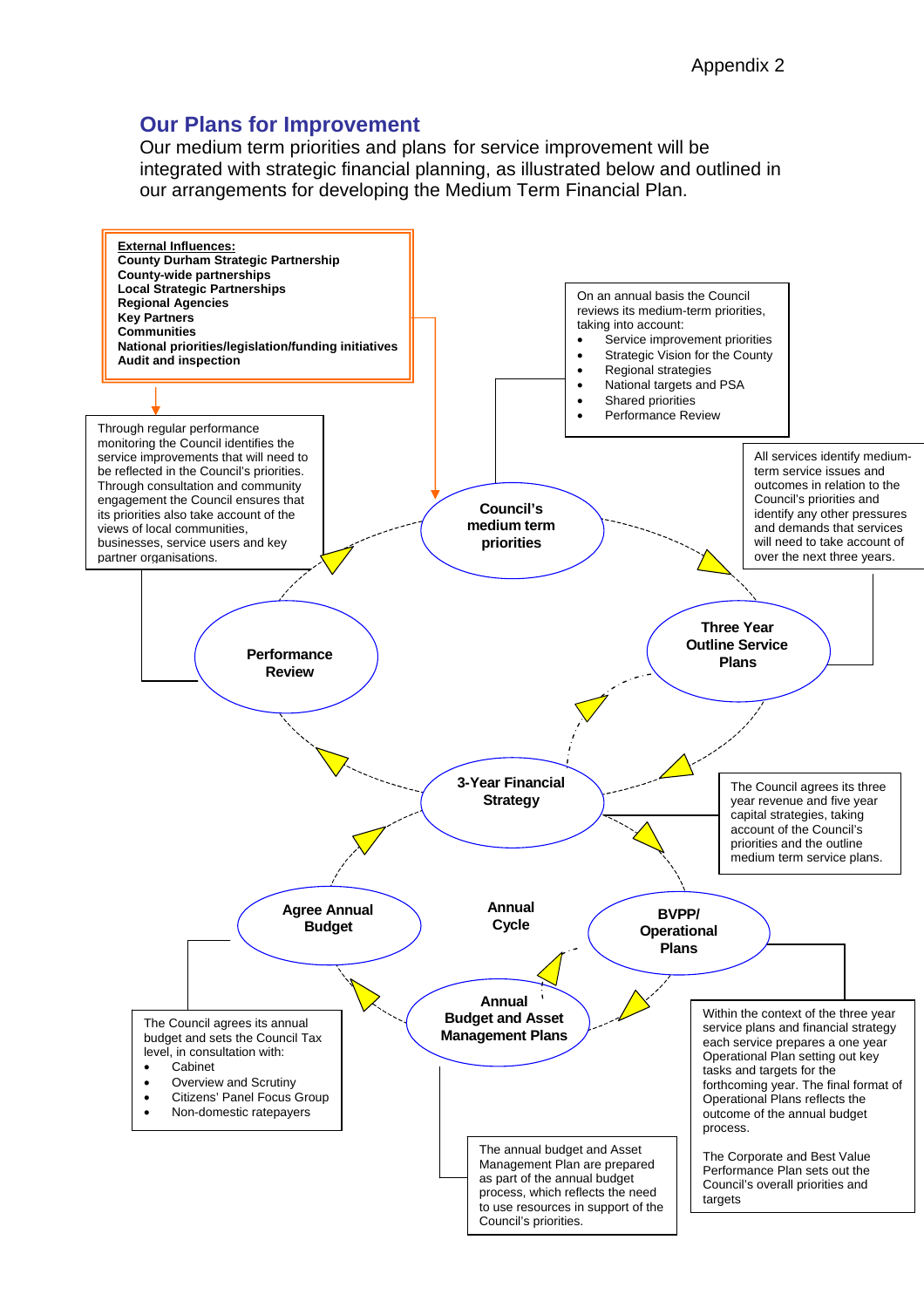## **STATEMENT OF PRIORITIES**

This statement follows on from the completion of our annual review of medium term improvement priorities. The review focused on better outcomes for people living in, working in and/or visiting County Durham and identified the main areas of service delivery that we need to improve. We adopted an evidence based approach using feedback from consultation and external assessment and also baseline information that reflects the position in County Durham relative to national floor targets in key areas such as health, worklessness, educational attainment and crime.

The review was conducted alongside the joint discussions with our partners to agree priorities and outcomes for inclusion in the Local Area Agreement (LAA) for County Durham.

#### **Service Priorities**

The following six key areas have been identified as key priority areas for improvement.

- **Protecting and supporting vulnerable children** Outcomes for this priority area will focus on reducing the incidence of children at risk.
- **Improving educational attainment/achievement** The main focus for educational attainment will continue to be achievement at Key Stage 4 (GCSE), which will also include attainment of children in care at KS4 and narrowing the gap between boys and girls.
- **Protecting/supporting vulnerable adults Outcomes for this priority** area will focus on preventative services for adults and older people.
- **Improving health** We will focus on outcomes where the Council has a direct influence, either as an employer or as a key partner working with others on the health improvement agenda.
- **Promoting economic well-being** We will focus on improving economic activity in County Durham reflecting a combination of reducing the number of people claiming incapacity benefit, job creation and focus on the knowledge economy.
- **Quality of the Environment** The main focus will continue to be waste management but with a specific focus on reducing the levels of waste produced.

#### **Corporate priorities**

The Council's 'Embracing Change' programme, which was introduced in 2003 represents the main corporate priorities. Following a review of 'Embracing Change', the focus for the next two years will be Community, Localism and Access. The core activities will be access to services, community engagement and partnerships, delivered together with the requirements of the e-Government agenda.

The 'Embracing Change II' programme will also continue to ensure the ongoing integration of priority areas of work from the first phase of 'Embracing Change' encompassing:

• Leadership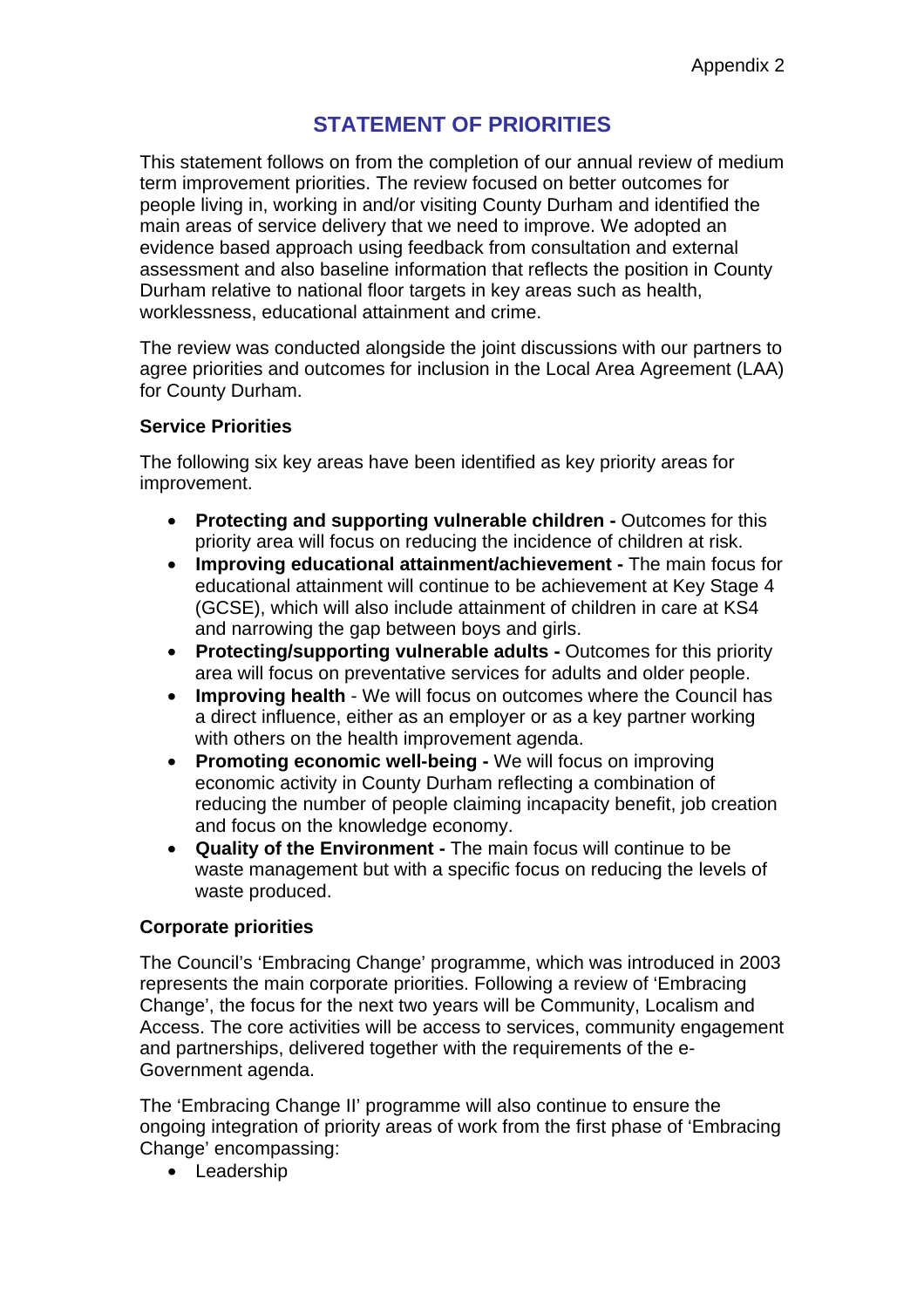- Performance management
- Equalities and diversity
- People strategy

### **Protecting and Supporting Vulnerable Children**

Outcomes for this priority area will focus on reducing the incidence of children at risk and protecting and supporting vulnerable children. We are committed to an approach based on prevention, early intervention and support to parents and carers. In working to protect and support vulnerable children, we are focused on narrowing the gap in outcomes between vulnerable children and their peers and on increasing their lifetime chances.

We will target work with vulnerable young people and their families to ensure a reduction in the number of re-registrations of children on the at-risk register.

The 2005 Annual Performance Assessment (APA) of the Council's education and children's social care services identified access to mental health services for young people referred by the Youth Engagement Service as an area for improvement.

An emotional well-being strategy, led by Children and Adolescents Mental Health Service (CAMHS) will be developed involving a broad range of provision in order to ensure that all children and young people are able to access services to support and promote their emotional well-being.

This priority area will also include a focus on activities to help to prevent young people re-offending which is another area for improvement identified in the 2005 APA.

77% of respondents from the Citizens' Panel survey considered protecting and supporting vulnerable children to be of high importance and 57% considered activities for vulnerable young people to help prevent crime to be of high importance.

#### **Outcomes and measures**

| <b>Outcome</b>                                              | <b>Measured by:</b>                                                                                                                                                                                                                                                                                                                                                     |  |
|-------------------------------------------------------------|-------------------------------------------------------------------------------------------------------------------------------------------------------------------------------------------------------------------------------------------------------------------------------------------------------------------------------------------------------------------------|--|
| Fewer children at risk                                      | Reduction in the number of re-registrations on<br>the child protection register                                                                                                                                                                                                                                                                                         |  |
| Better access for young people<br>to mental health services | % young people who offend, and who have<br>$\bullet$<br>acute mental health needs, who can access<br>assessment within 5 working days and within<br>15 days for those with non-acute mental health<br>problems<br>% looked after children who have acute mental<br>$\bullet$<br>health needs, who can access assessment<br>within 5 working days and within 15 days for |  |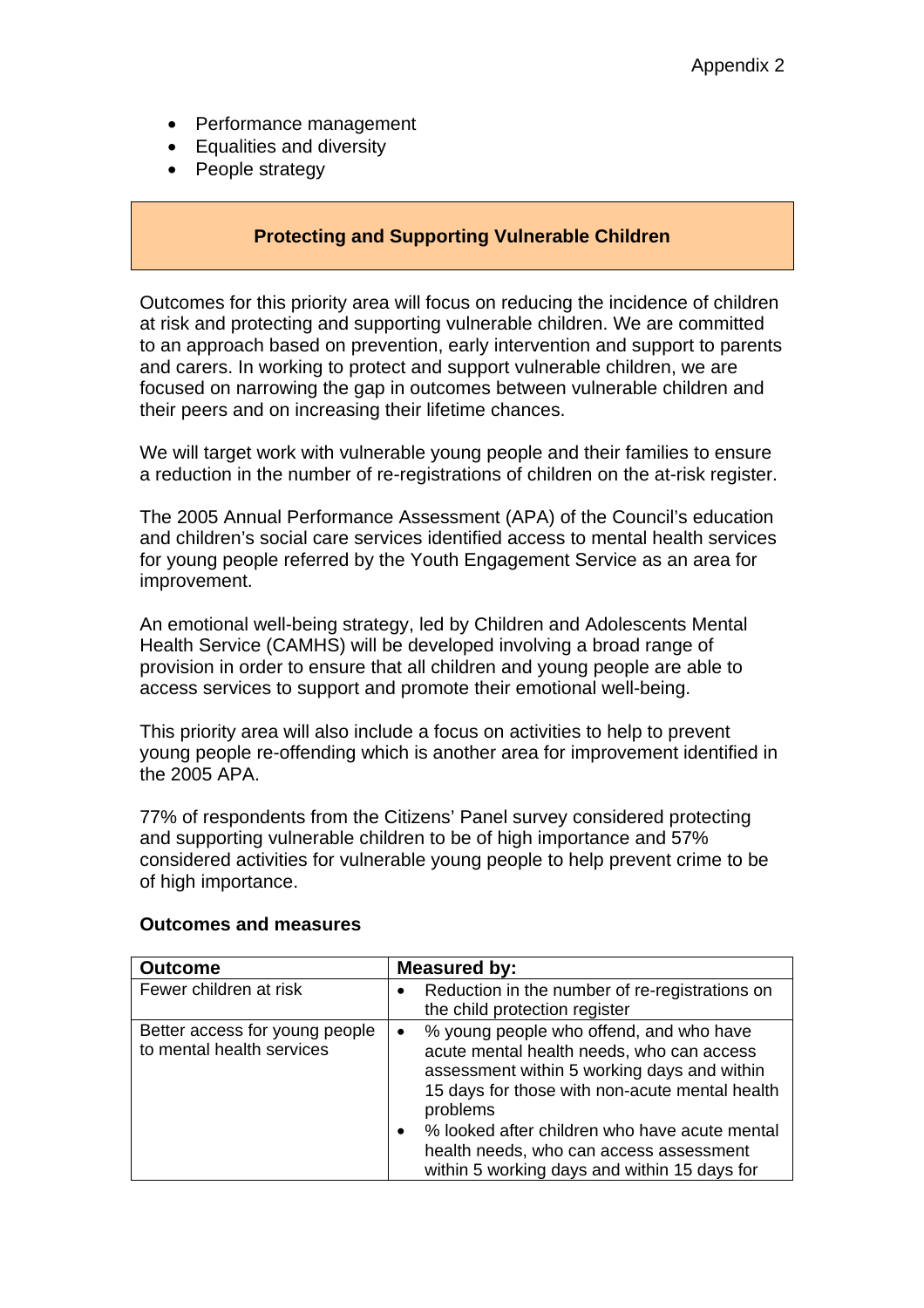|                              | those with non-acute mental health problems<br>Number of children and young people<br>participating in programmes to develop self<br>esteem and emotional well-being |
|------------------------------|----------------------------------------------------------------------------------------------------------------------------------------------------------------------|
| Fewer young people offending | Number of first time entrants to the Youth<br>Justice System (LAA Stretch target)<br>Rate of re-offending                                                            |

#### **Improving Educational Attainment**

The main focus for educational attainment will continue to be achievement at Key Stage 4 (GCSE). The Council's 'Beyond Expectations' strategy has had a positive impact on achievement at Key Stage 4 in recent years. The latest exam results for summer 2005 show that 51% achieved 5 GCSE passes at A\* - C grade, which is 4.4% higher than 2004 and represents an increase of 10% over the last three years.

However, performance is still below national average and this has been identified as an area for improvement in the 2005 APA. The focus on achievement at Key Stage 4 will also include outcomes relating to attainment of children in care at KS4 and narrowing the gap between boys and girls.

51% of respondents from the Citizens' Panel survey considered improving GCSE achievement in schools to be of high importance.

In the longer term the Council is also implementing a Building Schools for the Future programme for secondary schools, which will support improvements in educational attainment and will also help to address the relatively poor performance of the Council in relation to surplus places in secondary schools.

| <b>Outcome</b>                                  | <b>Measured by:</b>                                                                                                                                                                                                       |
|-------------------------------------------------|---------------------------------------------------------------------------------------------------------------------------------------------------------------------------------------------------------------------------|
| Better educational attainment at<br>Key Stage 4 | % pupils achieving 5 or more A* - C passes<br>at GCSE or equivalent<br>% pupils achieving 1 or more A* - G passes<br>$\bullet$<br>at GCSE or equivalent<br>Average points achieved at Key Stage 4<br>(LAA stretch target) |
| Better educational attainment of                | % children leaving care with 5 or more A* - C                                                                                                                                                                             |
| children looked after at Key Stage              | $\bullet$                                                                                                                                                                                                                 |
| 4                                               | passes at GCSE or equivalent                                                                                                                                                                                              |
| Narrowing the gap in attainment                 | % pupils achieving level 4 or above at Key                                                                                                                                                                                |
| between boys and girls at Key                   | $\bullet$                                                                                                                                                                                                                 |
| Stage 2                                         | Stage 2 in maths and english                                                                                                                                                                                              |

Improving secondary school buildings was considered to be of high importance by 49% of respondents from the Citizens' Panel survey.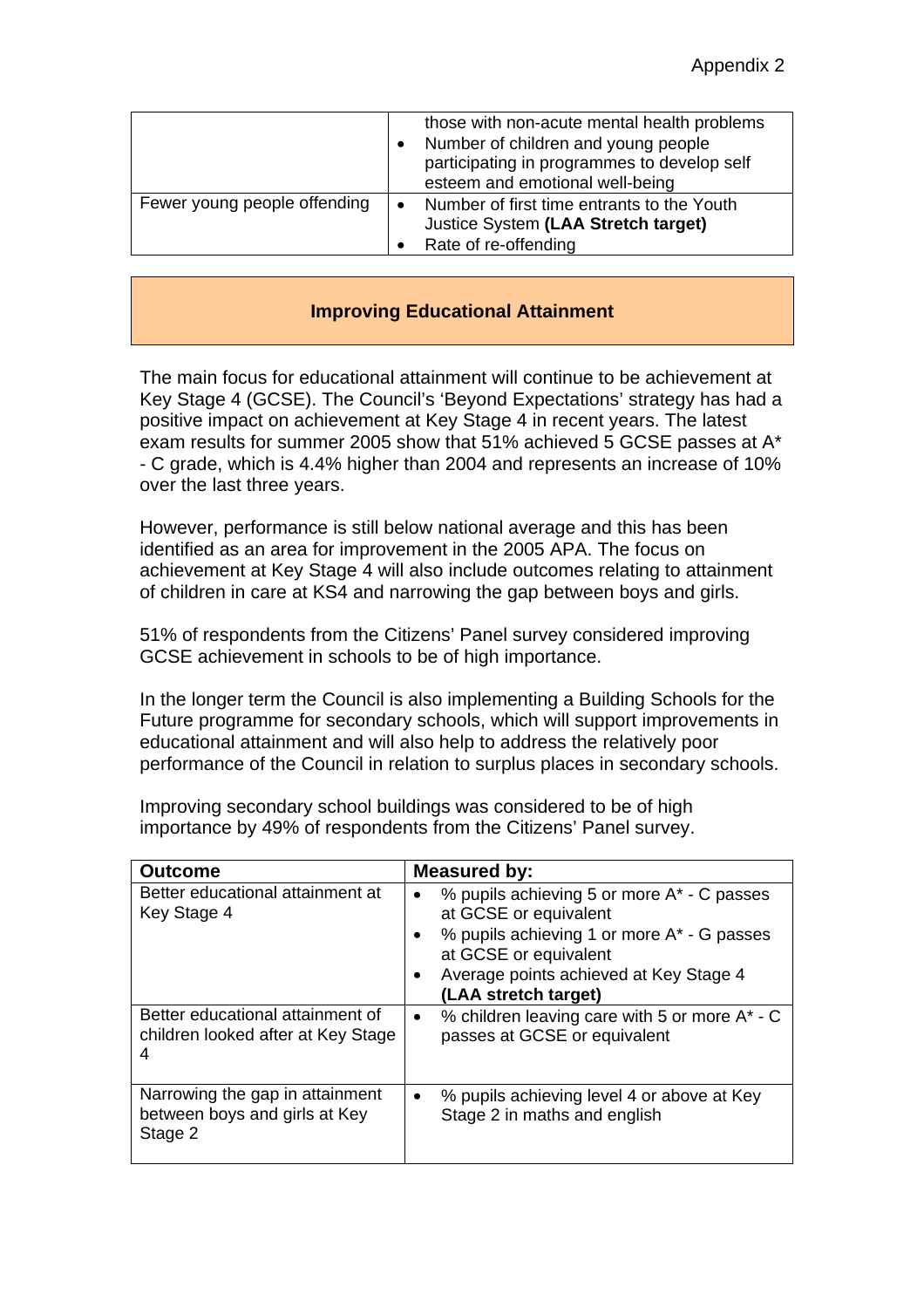### **Protecting and Supporting Vulnerable Adults**

Outcomes for this priority area will focus on preventative services for adults and older people.

The Council has invested significantly in preventative services for older people and in 2004/05 the Council improved performance in intensive home care for people over 65 and the number of older people helped to live at home. We have completed the opening of Phase 1 of our extra care homes across the County and increased the number of Intermediate Care beds across the County. We are now commencing Phase 2 of our strategy for investment in modern services for older people (IMSOP2).

The Council will need to address the increased demand for people with learning disabilities arising from a significant estimated increase in the number of school leavers who will require services and greater numbers of ageing learning disabled people. Additionally care and support for adults living with older carers will need to be provided. There is also a need to improve day services to secure better outcomes for people with learning disabilities and to improve the choice and flexibility in service provision, including opportunities for employment.

| <b>Outcome</b>                                                                               | Measured by:                                                                                                                                                                                                                                                                                                                                                                                                                                                                   |
|----------------------------------------------------------------------------------------------|--------------------------------------------------------------------------------------------------------------------------------------------------------------------------------------------------------------------------------------------------------------------------------------------------------------------------------------------------------------------------------------------------------------------------------------------------------------------------------|
| Improved opportunities, choice<br>and independence for vulnerable<br>adults and older people | Number of adults and older people receiving<br>$\bullet$<br>Direct Payments per 100,000 18+ population<br>(LAA stretch target)<br>% older people in receipt of Council Tax<br>benefit (LAA stretch target)<br>% care packages for older people delivered<br>within 4 weeks of assessment<br>% equipment delivered within 7 days<br>Proportion of users receiving intensive home<br>$\bullet$<br>care as a proportion of those receiving<br>intensive home and residential care |
| Improved employment<br>opportunities for people with<br>learning disabilities                | % people with learning disabilities known to<br>the Council who are in work                                                                                                                                                                                                                                                                                                                                                                                                    |

59% of respondents from the Citizens' Panel survey considered a wider choice of social care services for older people to be of high importance.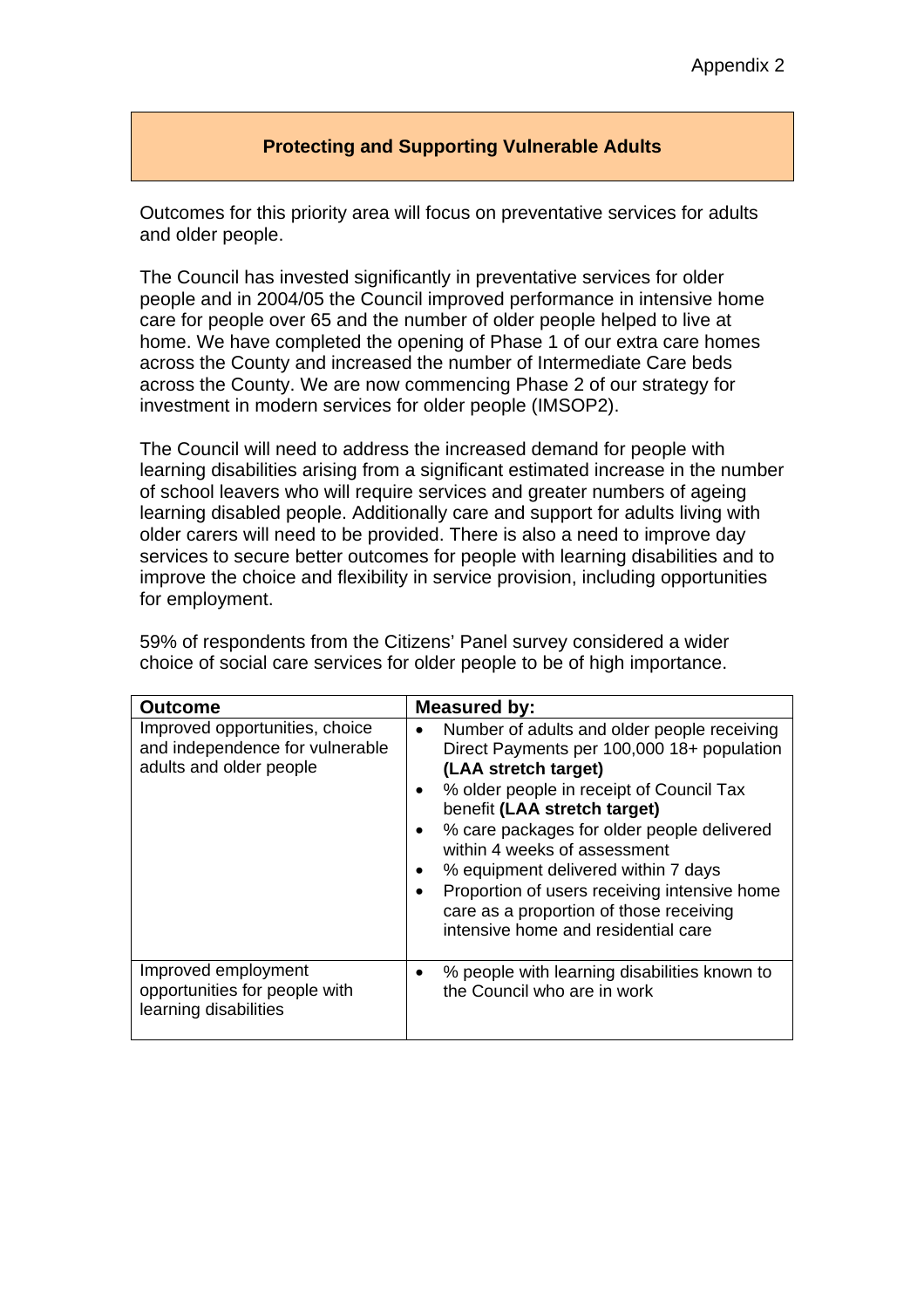#### **Improving Health**

Health in County Durham is poor in comparison with England as a whole, and there are also significant inequalities in health within the County. This interlinks with economic and educational performance, as well as having direct impact on our caring services and above all the families and communities we serve. Many of the determinants of health are our business, and we have a key role in tackling this problem. We will focus on outcomes where the Council has a direct influence, either as an employer or as a key partner working with others, on health improvement and health inequalities agenda.

As an employer we will promote our health at work programme and aim to reduce sickness absence. We will also promote a more consistent approach to assessing the health impact of council decisions. As a key partner we will actively contribute to the wider health improvement agenda with a focus on the targets jointly agreed for the Local Area Agreement

| <b>Outcome</b>                                                                                                                 | Measured by:                                                                                                                                                                                                                                                          |
|--------------------------------------------------------------------------------------------------------------------------------|-----------------------------------------------------------------------------------------------------------------------------------------------------------------------------------------------------------------------------------------------------------------------|
| <b>Reduction in County Council</b><br>sickness absence                                                                         | Number of working days/shifts lost to<br>٠<br>sickness absence                                                                                                                                                                                                        |
| More children eating and drinking<br>healthily and regularly and<br>involved in physical activity inside<br>and outside school | Number of schools involved in healthy<br>$\bullet$<br>Schools Standard (LAA stretch target)<br>% children aged 7-14 who spend a<br>$\bullet$<br>minimum of 2 hours each week on high<br>quality PE and sport within and beyond the<br>curriculum (LAA stretch target) |
| Reduction in the number of people<br>smoking                                                                                   | Adult smoking rate (people aged 15-75<br>$\bullet$<br>years smoking status recorded on GP<br>register).<br>Number of 4 week smoking quitters who<br>$\bullet$<br>attended NHS Smoking Cessation services.<br>(LAA stretch target)                                     |
| Reduction in teenage pregnancies                                                                                               | Under 18s conception rate<br>٠                                                                                                                                                                                                                                        |

59% of respondents from the Citizens' Panel survey considered helping to improve the health of local people to be of high importance.

#### **Promoting Economic Well-being**

Although unemployment in the County is below the national average, the level of worklessness, which includes other measures of economic inactivity, is one of the highest in the Country. Together with partners we will focus on improving economic activity in County Durham with a specific focus on reducing the number of people claiming incapacity benefit and supporting job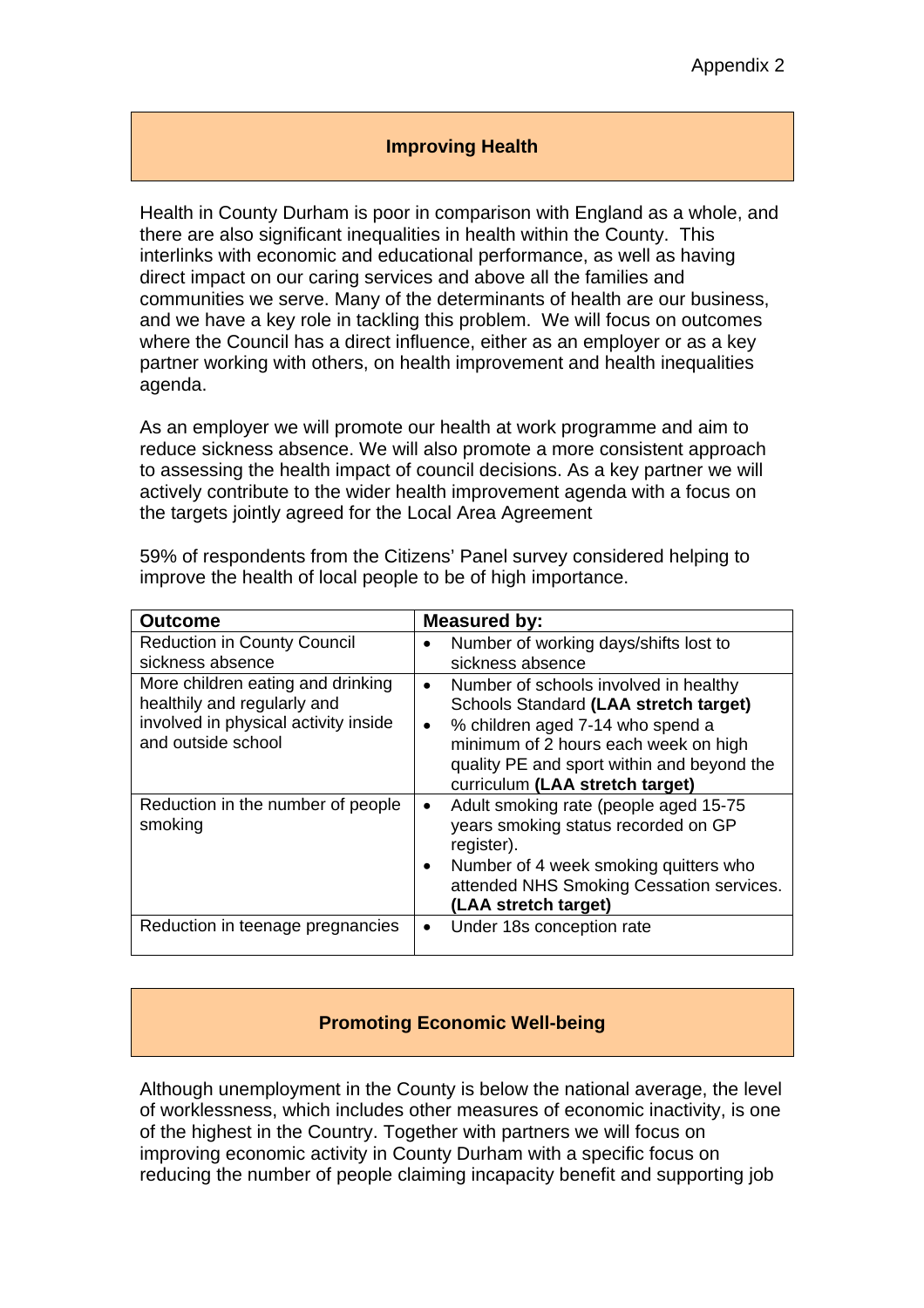creation. We will continue to promote the development of job opportunities in the knowledge-based economy.

89% of respondents from the Citizens' Panel survey considered creating and retaining jobs in County Durham to be of high importance. This was by far the highest level of support expressed in the survey. 55% of respondents considered developing opportunities for high quality jobs in research and knowledge-based industries to be of high importance.

| <b>Outcome</b>                                                           | Measured by:                                                                                                  |
|--------------------------------------------------------------------------|---------------------------------------------------------------------------------------------------------------|
| Reduction in the level of<br>worklessness                                | Number of incapacity benefit claimants<br>(LAA stretch target)                                                |
| Increased entrepreneurial activity                                       | Number of new VAT registered businesses<br>$\bullet$<br>(LAA stretch target)                                  |
| More people with the skills to meet<br>current and future business needs | Number of adults in the workforce<br>$\bullet$<br>achieving level 2 NVQ or equivalent (LAA<br>stretch target) |

### **Quality of the Environment**

The main focus in relation to the quality of the environment will continue to be sustainable waste management but with a specific focus on reducing the levels of waste produced.

Additional capital and revenue investment has supported improvements in waste management. Premier Waste completed the second tower of their aerobic digester at Thornley and it became fully operational in January 2005. Performance in waste recycling and composting has increased substantially in the last two years with a combined performance of 18.5% in 2004/05 compared to 10.6% in 2002/03. However, performance in relation to the kilograms of waste produced per head of population in County Durham is still in the worst quartile nationally. The introduction of the waste permit scheme has seen a significant improvement in 2005/06 but further action will be required.

72% of respondents from a survey of the Citizens' Panel considered reducing levels of waste and improving recycling to be of high importance.

Performance in relation to the condition of footways is in the worst quartile nationally and this is also an area for improvement.

| <b>Outcome</b>              | Measured by:                                                              |  |
|-----------------------------|---------------------------------------------------------------------------|--|
| Less waste collected        | Number of kilograms of waste collected per<br>head of population          |  |
| Less waste sent to landfill | % household waste which has been landfilled<br>% household waste recycled |  |